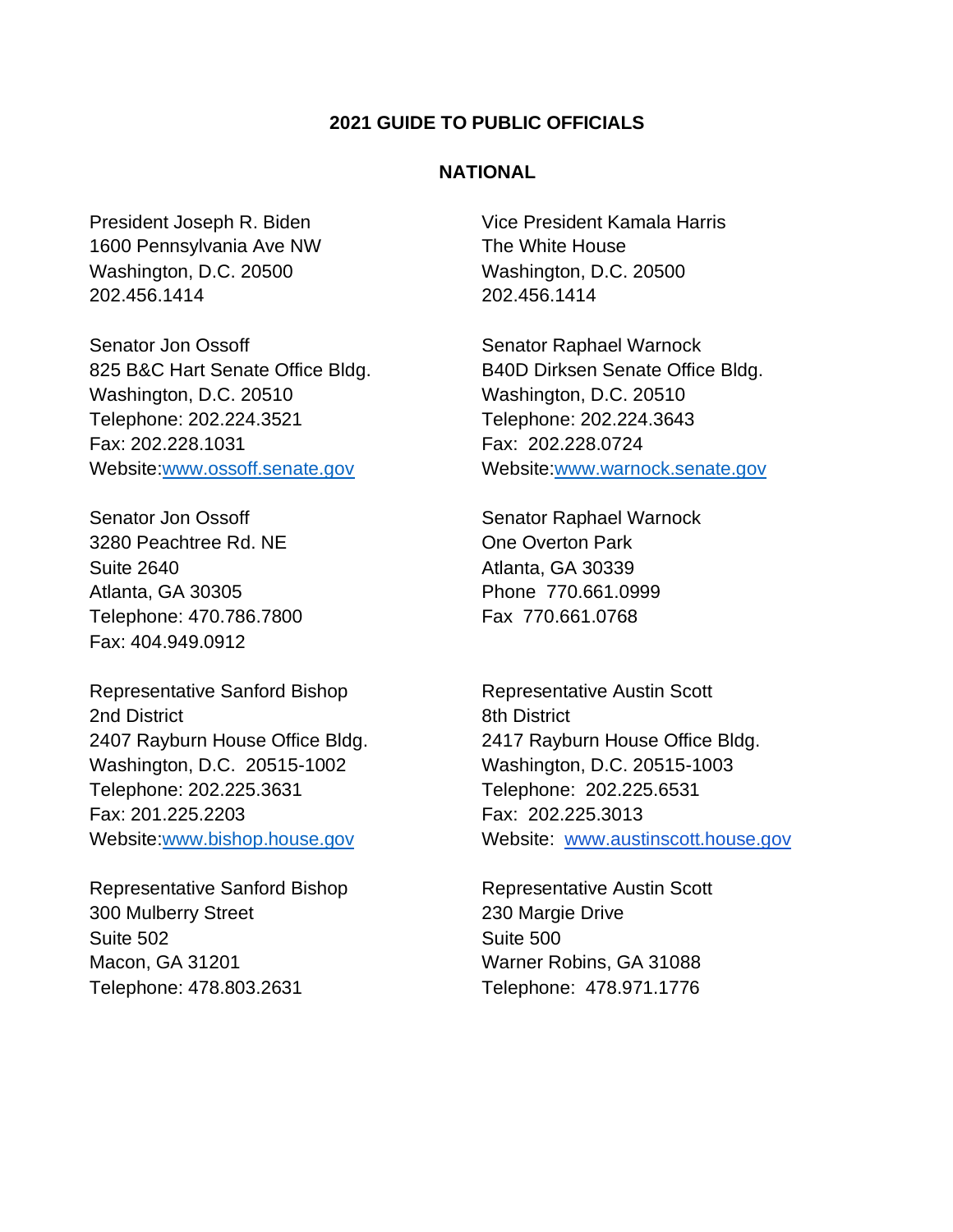## **STATE EXECUTIVE BRANCH**

Governor Brian Kemp **Lt. Governor Geoff Duncan** 206 Washington Street 240 State Capitol SW 111 State Capitol SW Atlanta, GA 30334 Atlanta, GA 30334 Telephone: 404.656.5030 Telephone: 404.656.1776 Fax: 404.656.6739 Fax: 404.657.7332 Email: \* Email: [brian.kemp@georgia.gov](mailto:brian.kemp@georgia.gov)

## **STATE SENATE**

John Kennedy (District 18) Burt Jones (District 25) Atlanta, GA 30334 Atlanta, GA 30334 Telephone: 404.656.0045 Telephone: 404.656.0082 Telephone: 478.749.9981 Telephone: 770.775.4880 Fax: 404.561.6768 Fax: 770.234.6752 Email: [john.kennedy@senate.ga.gov](mailto:john.kennedy@senate.ga.gov) Email: burt.jones@senate.ga.gov

421-D State Capitol 327-A Coverdell Legislative Office Bldg.

David Lucas (District 26) 110-D State Capitol Atlanta, GA 30334 Telephone: 404.656.0150 Telephone: 478.254.7600 Fax: 404.651.6768 Email: [David.Lucas@senate.ga.gov](mailto:David.Lucas@senate.ga.gov)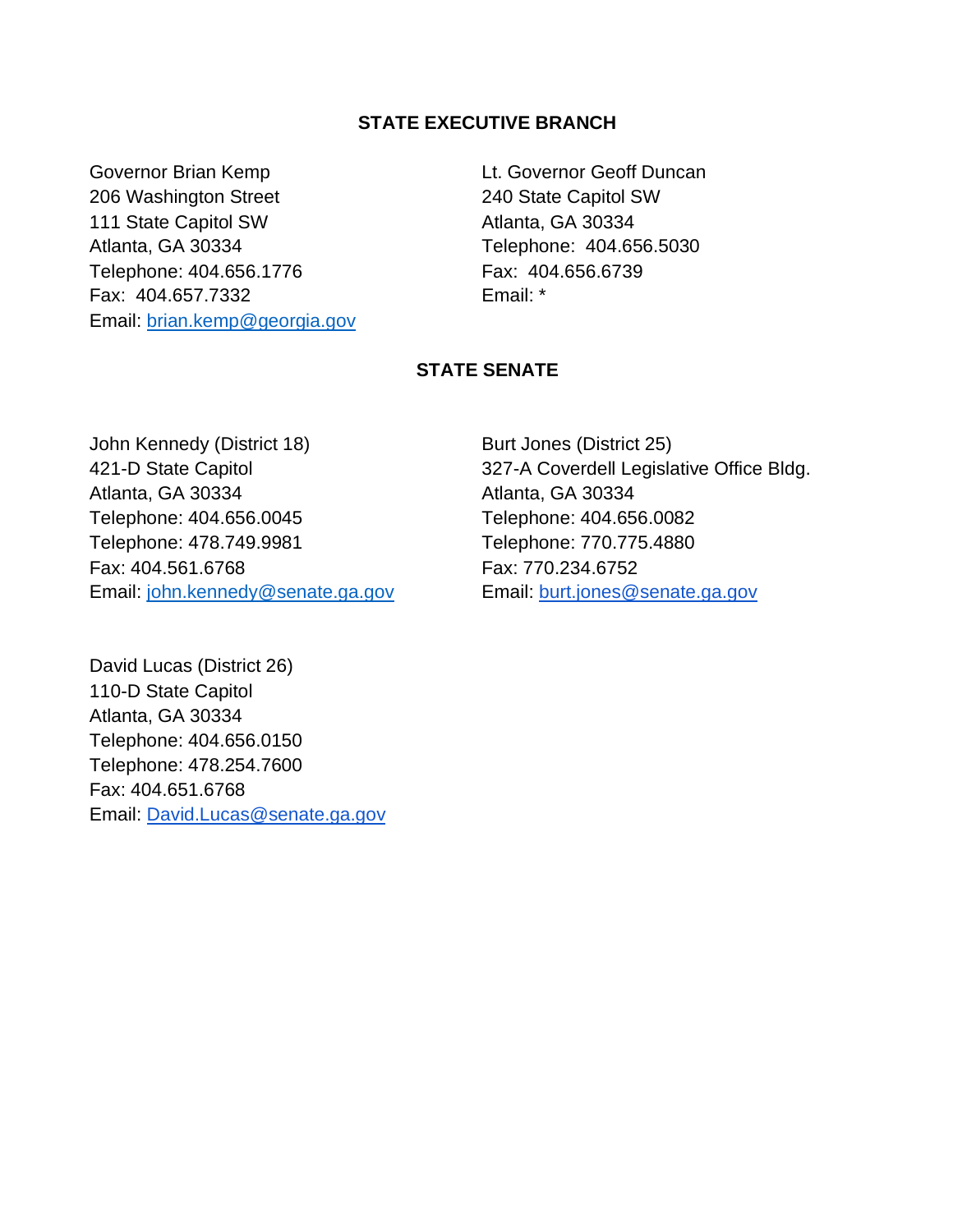### **GEORGIA HOUSE OF REPRESENTATIVES**

Robert Dickey (District 140) Dale Washburn (District 141) Atlanta, Ga 30334 Atlanta, Ga 30334 Phone: 404.463.2246 Telephone: 404-656-0152 Email: [robert.dickey@house.ga.gov](mailto:robert.dickey@house.ga.gov) 

245 State Capitol **245 State Capitol 101-D Coverdell Legislative Office Bldg.** Phone: 478.836.4362 Email: [dale.washburn@house.ga.gov](mailto:dale.washburn@house.ga.gov)

Miriam Paris (District 142) James Beverly (District 143) Atlanta, GA 30334 Atlanta, GA 30334 Telephone: 404.656.0109 Telephone: 404.656.5058 Telephone: 478.737.3036 Telephone: 478.803.0001

Danny Mathis (District 144) Cochran Shaw Blackmon (District 146) Bonaire 401- E Coverdell Legislative Office Bldg. 401-K State Capitol Atlanta, GA 30334 Atlanta, GA 30334 Telephone: 404-656-0152 Telephone: 404.463.7853 Telephone: 478. 934.2030 Email: shaw.blackmon@house.ga.gov Email: [danny.mathis@house.ga.gov](mailto:danny.mathis@house.ga.gov)

Heath Clark (District 147) Warner Robins 508-A Coverdell Legislative Office Bldg. Atlanta, GA 30334 Telephone: 404.656.0213 Email: [heath.clark@house.ga.gov](mailto:heath.clark@house.ga.gov)

404-B Coverdell Legislative Bldg. 509-H Coverdell Legislative Office Bldg. Email: [miriam.paris@house.ga.gov](mailto:miriam.paris@house.ga.gov) Email: [james.beverly@house.ga.gov](mailto:james.beverly@house.ga.gov)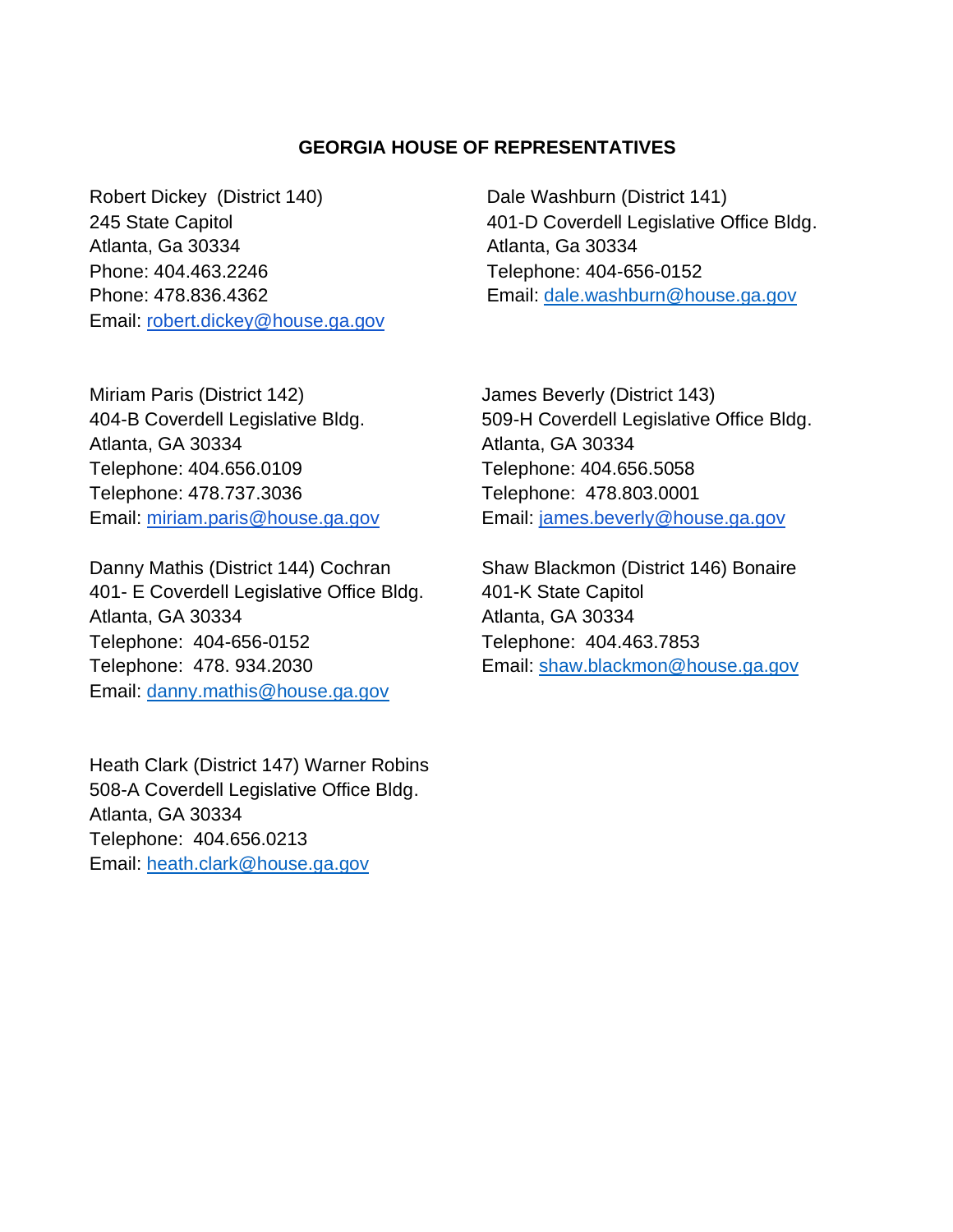# **MACON-BIBB COUNTY**

All officials can be reached using the same address: 700 Poplar Street P.O. Box 247 Macon, GA 31202-0247 Telephone: 478.751.7170 (switchboard for all offices)

| Mayor                         |            |                    | <b>Lester Miller</b> |  |                       | miller@maconbibb.us     |
|-------------------------------|------------|--------------------|----------------------|--|-----------------------|-------------------------|
| Mayor Pro Tem                 |            | <b>Seth Clark</b>  |                      |  | mbcclark@maconbibb.us |                         |
| <b>Clerk of Commissioners</b> |            | <b>Janice Ross</b> |                      |  | 478.803.0365          |                         |
|                               |            |                    |                      |  |                       |                         |
| Valerie Wynn                  | District 1 |                    | 478.957.3020         |  |                       | mbcwynn@maconbibb.us    |
| Paul Bronson                  | District 2 |                    | 478.737.9553         |  |                       | mbcbronson@maconbibb.us |
| Elaine Lucas                  | District 3 |                    | 478.951.3762         |  |                       | mbclucas@maconbibb.us   |
| <b>Mallory Jones III</b>      | District 4 |                    | 478.951.6876         |  |                       | mbcjones@maconbibb.us   |
| <b>Seth Clark</b>             | District 5 |                    | 478.747.3006         |  |                       | mbcclark@maconbibb.us   |
| <b>Raymond Wilder</b>         | District 6 |                    | 478.737.9506         |  |                       | mbcwilder@maconbibb.us  |
| <b>Bill Howell</b>            | District 7 |                    | 478.731.9178         |  |                       | mbchowell@maconbibb.us  |
| <b>Virgil Watkins</b>         | District 8 |                    | 478.951.1806         |  |                       | mbcwatkins@maconbibb.us |
| Al Tillman                    | District 9 |                    | 478.951.2409         |  |                       | mbctillman@maconbibb.us |
|                               |            |                    |                      |  |                       |                         |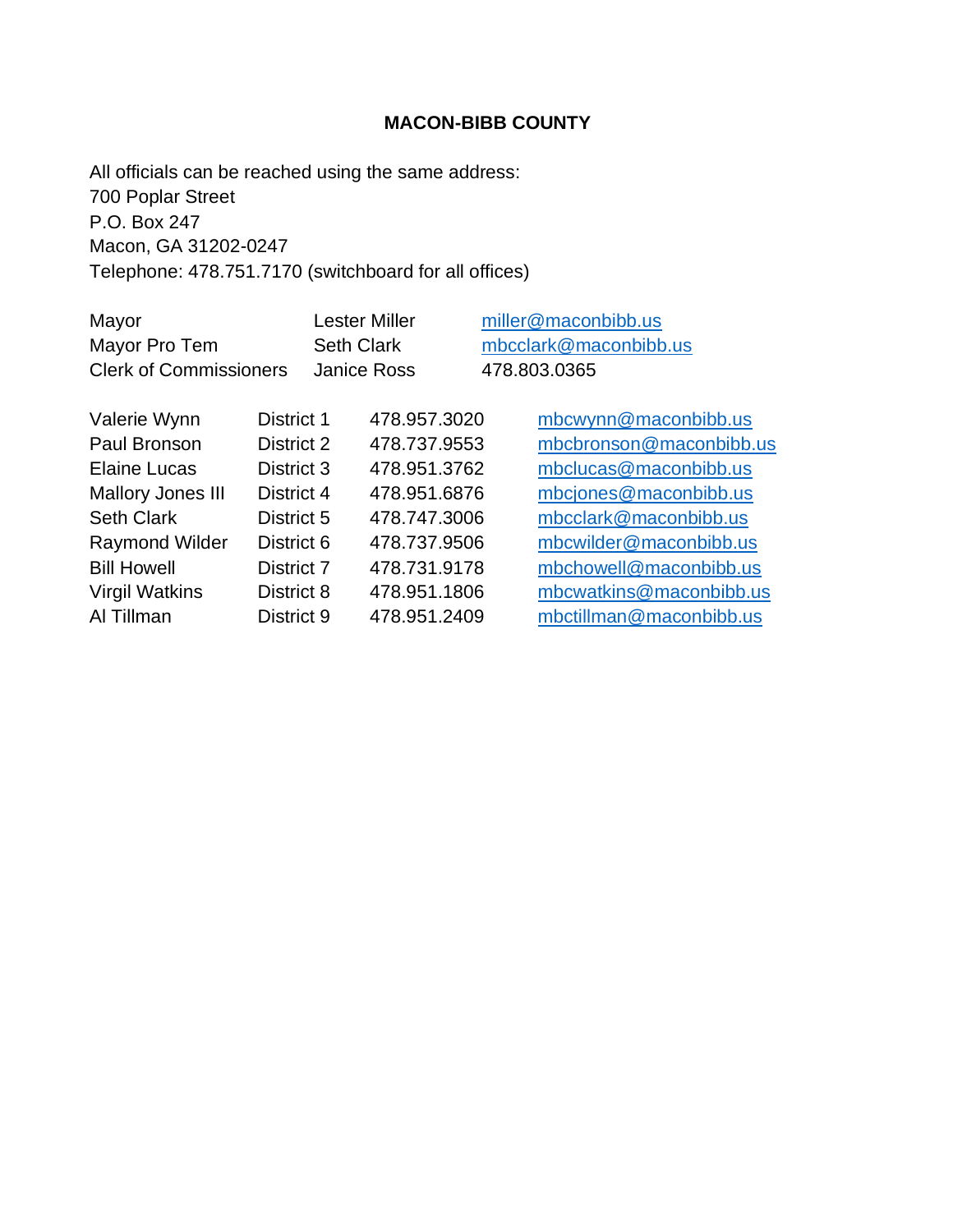#### **CITY OF WARNER ROBINS**

City Council members can be reached at the same address, phone and fax numbers: 700 Watson Blvd., Warner Robins, GA 31093. Telephone 478.293.1000 Fax 478.292.1957

| <b>Mayor Randy Toms</b> |        | 478-302-5515 | rtoms@wrga.gov      |
|-------------------------|--------|--------------|---------------------|
| Daron Lee               | Post 1 | 478-751-8151 | dlee@wrga.gov       |
| <b>Charlie Bibb</b>     | Post 2 | 478-550-2092 | CBibb@wrga.gov      |
| Keith Lauritsen         | Post 3 | 478-662-4955 | klauritsen@wrga.gov |
| Kevin Lashley           | Post 4 | 478-319-4418 | KLashley@wrga.gov   |
| <b>Clifford Holmes</b>  | Post 5 | 478-951-9050 | cholmes@wrga.gov    |
| <b>Larry Curtis</b>     | Post 6 | 478-951-6370 | lcurtis@wrga.gov    |
|                         |        |              |                     |

#### **HOUSTON COUNTY**

Board of Commissioners can be reached at the same address, phone and fax numbers: 200 Carl Vinson Parkway, Warner Robins, GA 31088 Telephone 478.542.2115 Fax 478.923.5697

Tommy Stalnaker, Chairman, Post 1 [Chairman@houstoncountyga.org](mailto:Chairman@houstoncountyga.org) H. Jay Walker III, Post 2 [post2@houstoncountyga.org](mailto:post2@houstoncountyga.org) Gail Robinson, Post 3 [post3@houstoncountyga.org](mailto:post3@houstoncountyga.org) Dan Perdue, Post 4 [post4@houstoncountyga.org](mailto:post4@houstoncountyga.org) Mark Byrd, Post 5 [post5@houstoncountyga.org](mailto:post5@houstoncountyga.org)